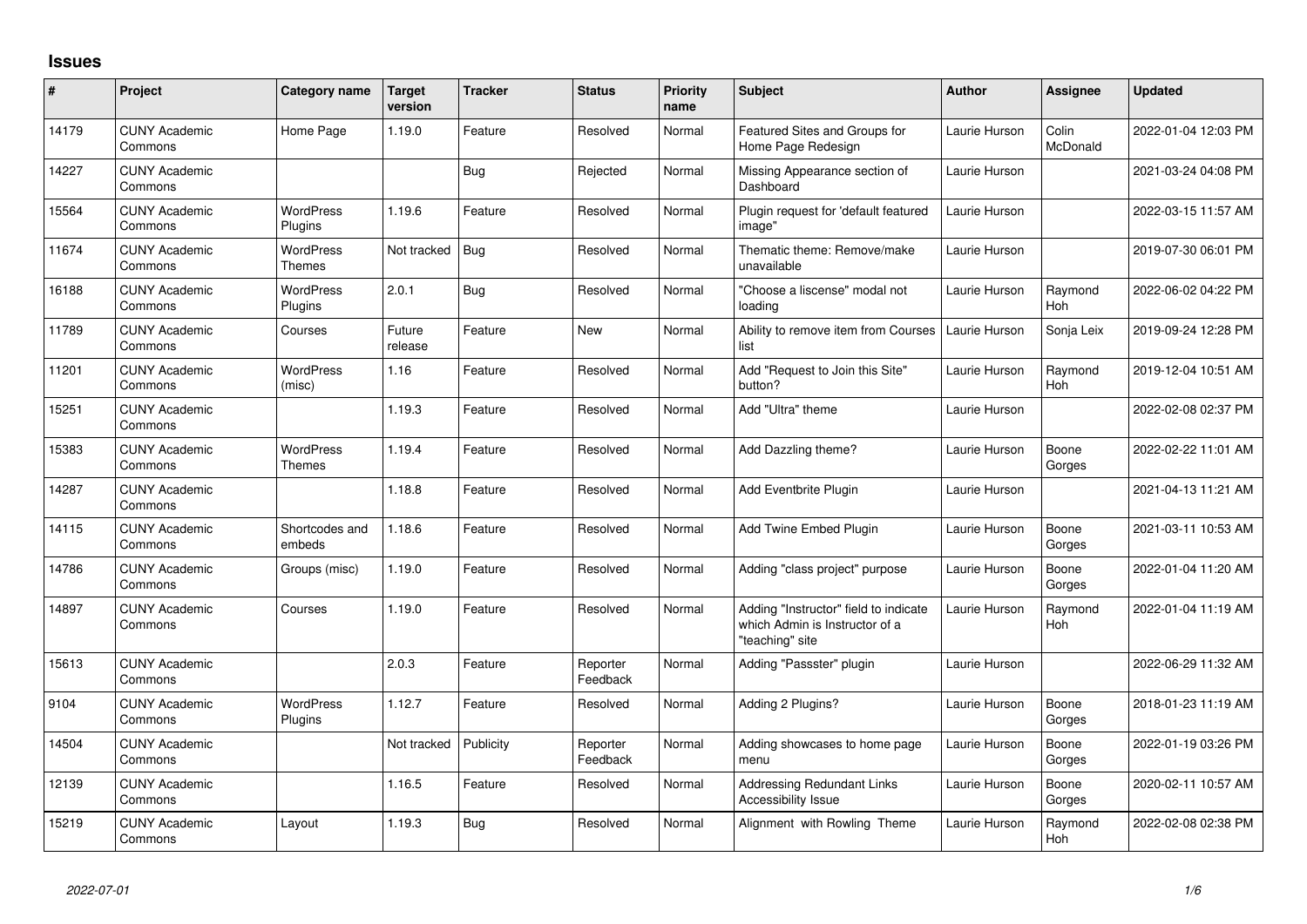| #     | Project                         | Category name               | <b>Target</b><br>version | <b>Tracker</b> | <b>Status</b>        | <b>Priority</b><br>name | <b>Subject</b>                                                        | <b>Author</b> | Assignee              | Updated             |
|-------|---------------------------------|-----------------------------|--------------------------|----------------|----------------------|-------------------------|-----------------------------------------------------------------------|---------------|-----------------------|---------------------|
| 11043 | <b>CUNY Academic</b><br>Commons | Courses                     | 1.14.6                   | <b>Bug</b>     | Resolved             | Normal                  | All Group Admins displaying as<br>"instructors" on Courses Tab        | Laurie Hurson | Boone<br>Gorges       | 2019-02-05 02:06 PM |
| 9137  | <b>CUNY Academic</b><br>Commons | Group Blogs                 | Not tracked              | Bug            | Resolved             | Normal                  | Already existing site not appearing<br>to link (couple) in Group area | Laurie Hurson | Boone<br>Gorges       | 2018-03-29 05:07 PM |
| 14439 | <b>CUNY Academic</b><br>Commons | Spam/Spam<br>Prevention     | 2.0.2                    | Support        | Resolved             | Normal                  | Aprroved comments held for<br>moderation                              | Laurie Hurson | Raymond<br>Hoh        | 2022-06-28 09:18 PM |
| 15176 | <b>CUNY Academic</b><br>Commons |                             | Not tracked              | Support        | Reporter<br>Feedback | Normal                  | Archiving Q Writing & Old<br>Wordpress Sites on the Commons           | Laurie Hurson |                       | 2022-02-08 10:28 AM |
| 15756 | <b>CUNY Academic</b><br>Commons | <b>WordPress</b><br>Plugins | 1.19.7                   | <b>Bug</b>     | Resolved             | Normal                  | Authors Unable to access<br>dashboard                                 | Laurie Hurson |                       | 2022-04-12 11:31 AM |
| 7623  | <b>CUNY Academic</b><br>Commons | WordPress<br>Plugins        | 1.10.10                  | <b>Bug</b>     | Resolved             | Normal                  | bbPress Forum and "Add users"<br>widget User Role                     | Laurie Hurson | Boone<br>Gorges       | 2017-02-06 01:57 PM |
| 7537  | <b>CUNY Academic</b><br>Commons | Events                      |                          | <b>Bug</b>     | Rejected             | Normal                  | bbPress Group Events Widget does<br>not display                       | Laurie Hurson | Raymond<br>Hoh        | 2017-04-27 02:32 PM |
| 15923 | <b>CUNY Academic</b><br>Commons |                             | Not tracked              | Feature        | Reporter<br>Feedback | Normal                  | <b>Bellows Plugin Adjustments</b>                                     | Laurie Hurson |                       | 2022-04-20 10:10 AM |
| 11415 | <b>CUNY Academic</b><br>Commons | <b>WordPress</b><br>Plugins | Not tracked              | Bug            | Reporter<br>Feedback | Normal                  | <b>Blog Subscriptions in Jetpack</b>                                  | Laurie Hurson |                       | 2019-05-14 10:34 AM |
| 11821 | <b>CUNY Academic</b><br>Commons |                             | Not tracked              | Documentation  | Resolved             | Normal                  | Broken link on commons<br>documentation post                          | Laurie Hurson | scott voth            | 2019-09-04 03:54 PM |
| 14878 | <b>CUNY Academic</b><br>Commons |                             |                          | Feature        | Rejected             | Normal                  | Bulk delete forum replies                                             | Laurie Hurson | Raymond<br><b>Hoh</b> | 2022-04-28 11:35 AM |
| 12278 | <b>CUNY Academic</b><br>Commons | <b>WordPress</b><br>(misc)  | 1.16.3                   | <b>Bug</b>     | Resolved             | Normal                  | Cannot acces dashboard due to<br>'Critical Error"                     | Laurie Hurson | Raymond<br>Hoh        | 2020-01-10 02:04 PM |
| 11833 | <b>CUNY Academic</b><br>Commons |                             | 1.16                     | Feature        | Resolved             | Normal                  | CC Image Plugin                                                       | Laurie Hurson |                       | 2019-11-08 10:58 AM |
| 14170 | <b>CUNY Academic</b><br>Commons | Courses                     | 1.19.0                   | Feature        | Resolved             | Normal                  | Collecting OER Metadata                                               | Laurie Hurson | Boone<br>Gorges       | 2022-01-04 12:02 PM |
| 15509 | <b>CUNY Academic</b><br>Commons |                             |                          | <b>Bug</b>     | Rejected             | Normal                  | Comments and Image Error                                              | Laurie Hurson |                       | 2022-03-02 04:26 PM |
| 11906 | <b>CUNY Academic</b><br>Commons |                             | 1.16.8                   | Documentation  | Resolved             | Normal                  | Commons "Help" and Teaching Site<br>Overhaul                          | Laurie Hurson | Laurie Hurson         | 2020-03-10 02:16 PM |
| 16278 | <b>CUNY Academic</b><br>Commons | Server                      | Not tracked              | Support        | Resolved             | Normal                  | <b>Commons Down</b>                                                   | Laurie Hurson | Raymond<br>Hoh        | 2022-06-23 09:21 PM |
| 15368 | <b>CUNY Academic</b><br>Commons |                             | 1.19.4                   | Documentation  | Resolved             | Normal                  | Commons home page access                                              | Laurie Hurson |                       | 2022-02-17 02:24 PM |
| 15409 | <b>CUNY Academic</b><br>Commons |                             | Not tracked              | <b>Bug</b>     | Resolved             | Normal                  | <b>Commons Loading Slow</b>                                           | Laurie Hurson |                       | 2022-02-22 02:32 PM |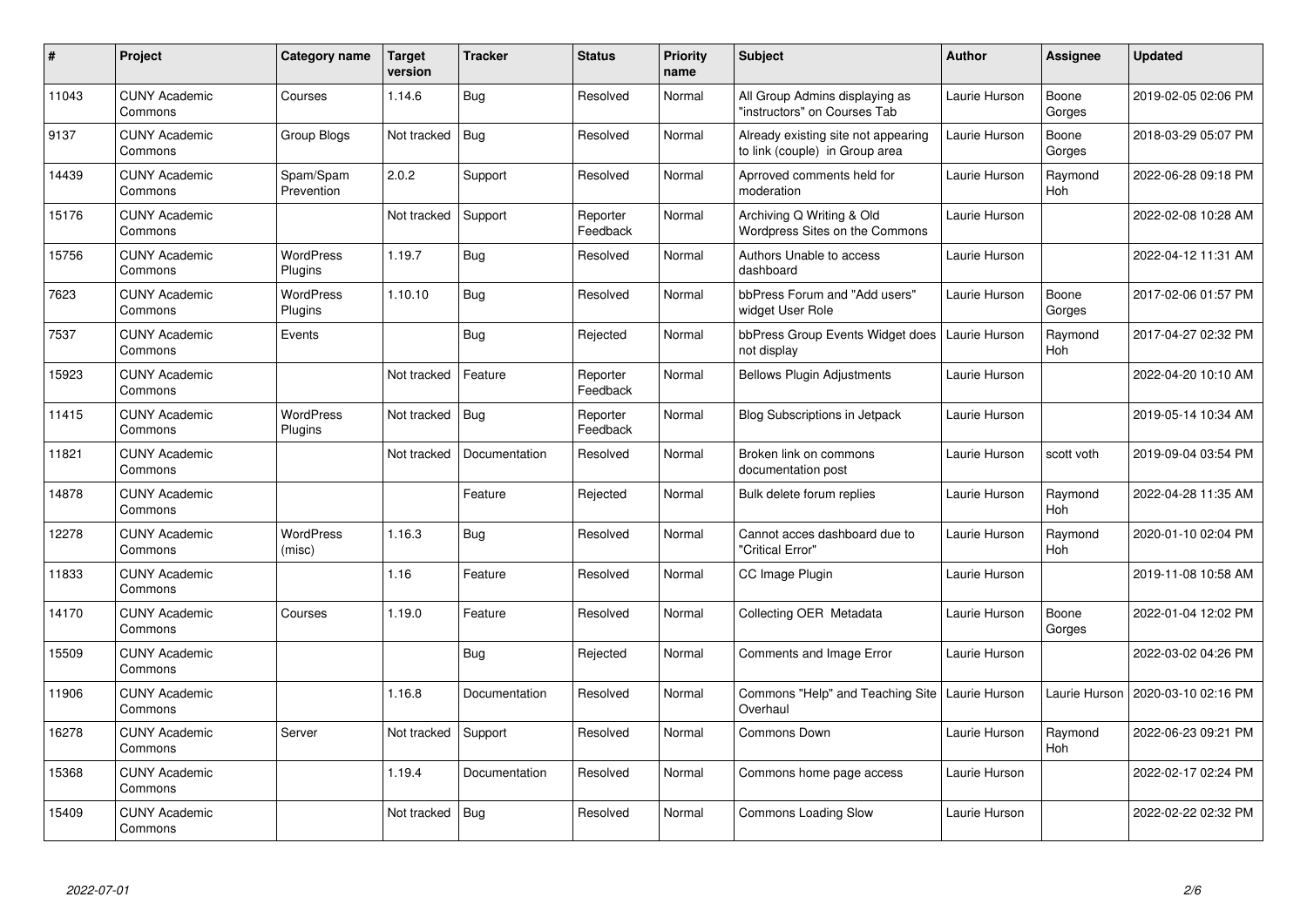| $\pmb{\#}$ | Project                         | Category name               | Target<br>version | <b>Tracker</b> | <b>Status</b>        | <b>Priority</b><br>name | <b>Subject</b>                                                       | <b>Author</b> | <b>Assignee</b> | <b>Updated</b>      |
|------------|---------------------------------|-----------------------------|-------------------|----------------|----------------------|-------------------------|----------------------------------------------------------------------|---------------|-----------------|---------------------|
| 14936      | <b>CUNY Academic</b><br>Commons |                             |                   | Bug            | <b>New</b>           | Normal                  | Commons websites blocked by<br>SPS campus network                    | Laurie Hurson |                 | 2021-11-03 03:57 PM |
| 16183      | <b>CUNY Academic</b><br>Commons | Onboarding                  | 2.0.1             | <b>Bug</b>     | Resolved             | Normal                  | Contrast for member names in the<br>invite modal                     | Laurie Hurson |                 | 2022-06-14 11:35 AM |
| 7629       | <b>CUNY Academic</b><br>Commons | <b>BuddyPress</b><br>(misc) |                   | <b>Bug</b>     | Duplicate            | Normal                  | Coupled Group/Site email<br>generation Issue                         | Laurie Hurson | Boone<br>Gorges | 2017-02-06 04:09 PM |
| 12448      | <b>CUNY Academic</b><br>Commons | Courses                     | 1.17.0            | <b>Bug</b>     | Resolved             | Normal                  | Course metadata should update on<br>site/group metadata update       | Laurie Hurson | Boone<br>Gorges | 2020-07-15 12:09 PM |
| 14787      | <b>CUNY Academic</b><br>Commons | <b>Plugin Packages</b>      | Future<br>release | Feature        | <b>New</b>           | Normal                  | Creating a "Design" plugin package                                   | Laurie Hurson | scott voth      | 2022-04-27 04:56 PM |
| 14791      | <b>CUNY Academic</b><br>Commons |                             | Not tracked       | Bug            | Resolved             | Normal                  | Default author on conference<br>template                             | Laurie Hurson |                 | 2021-09-21 11:07 AM |
| 13068      | <b>CUNY Academic</b><br>Commons | Courses                     | 1.17.2            | Bug            | Resolved             | Normal                  | Deleted groups appearing in<br>courses list                          | Laurie Hurson | Boone<br>Gorges | 2020-08-25 11:27 AM |
| 13632      | <b>CUNY Academic</b><br>Commons |                             | Not tracked       | Bug            | Resolved             | Normal                  | Deleting Files in Group Library                                      | Laurie Hurson |                 | 2021-09-14 10:41 AM |
| 14940      | <b>CUNY Academic</b><br>Commons |                             |                   | Bug            | New                  | Normal                  | Discrepancy between Commons<br>profile "sites" and actual # of sites | Laurie Hurson |                 | 2021-11-08 11:09 AM |
| 10952      | <b>CUNY Academic</b><br>Commons | Group Blogs                 | 1.14.5            | <b>Bug</b>     | Resolved             | Normal                  | Duplicate privacy options in<br>group-site creation                  | Laurie Hurson |                 | 2019-01-22 11:53 AM |
| 14777      | <b>CUNY Academic</b><br>Commons | Courses                     | 1.19.0            | Outreach       | Resolved             | Normal                  | Email to faculty who create course<br>groups and site                | Laurie Hurson |                 | 2022-01-04 11:24 AM |
| 9289       | <b>CUNY Academic</b><br>Commons | <b>WordPress</b><br>Plugins | Future<br>release | Bug            | Reporter<br>Feedback | Normal                  | Email Users Plugin                                                   | Laurie Hurson | Boone<br>Gorges | 2018-10-24 12:34 PM |
| 12121      | <b>CUNY Academic</b><br>Commons | <b>WordPress</b><br>Plugins | 2.0.3             | Feature        | Reporter<br>Feedback | Normal                  | Embedding H5P Iframes on<br><b>Commons Site</b>                      | Laurie Hurson | Boone<br>Gorges | 2022-06-29 11:32 AM |
| 11193      | <b>CUNY Academic</b><br>Commons | <b>WordPress</b><br>(misc)  | 1.14.11           | Support        | Resolved             | Normal                  | <b>Embedding StoryMaps JS</b>                                        | Laurie Hurson | Raymond<br>Hoh  | 2019-04-23 10:54 AM |
| 14095      | <b>CUNY Academic</b><br>Commons |                             | 1.18.7            | <b>Bug</b>     | Resolved             | Normal                  | Ensemble Plugin not updating URL                                     | Laurie Hurson | Boone<br>Gorges | 2021-03-23 11:43 AM |
| 12275      | <b>CUNY Academic</b><br>Commons | <b>BuddyPress</b><br>(misc) | Not tracked       | Bug            | Resolved             | Normal                  | Error in Members Directory                                           | Laurie Hurson | Boone<br>Gorges | 2020-01-09 02:40 PM |
| 15220      | <b>CUNY Academic</b><br>Commons | Groups (misc)               | 2.0.0             | Feature        | Resolved             | Normal                  | Extending the OER Metadata Tag                                       | Laurie Hurson | Boone<br>Gorges | 2022-05-26 11:36 AM |
| 12140      | <b>CUNY Academic</b><br>Commons | Accessibility               | 1.17.0            | <b>Bug</b>     | Resolved             | Normal                  | Fixing Size/Contrast of "Recently<br><b>Active Text"</b>             | Laurie Hurson | Boone<br>Gorges | 2020-07-14 12:22 PM |
| 13650      | <b>CUNY Academic</b><br>Commons | Group Library               | Future<br>release | Feature        | <b>New</b>           | Normal                  | Forum Attachments in Group<br>Library                                | Laurie Hurson |                 | 2021-11-19 12:30 PM |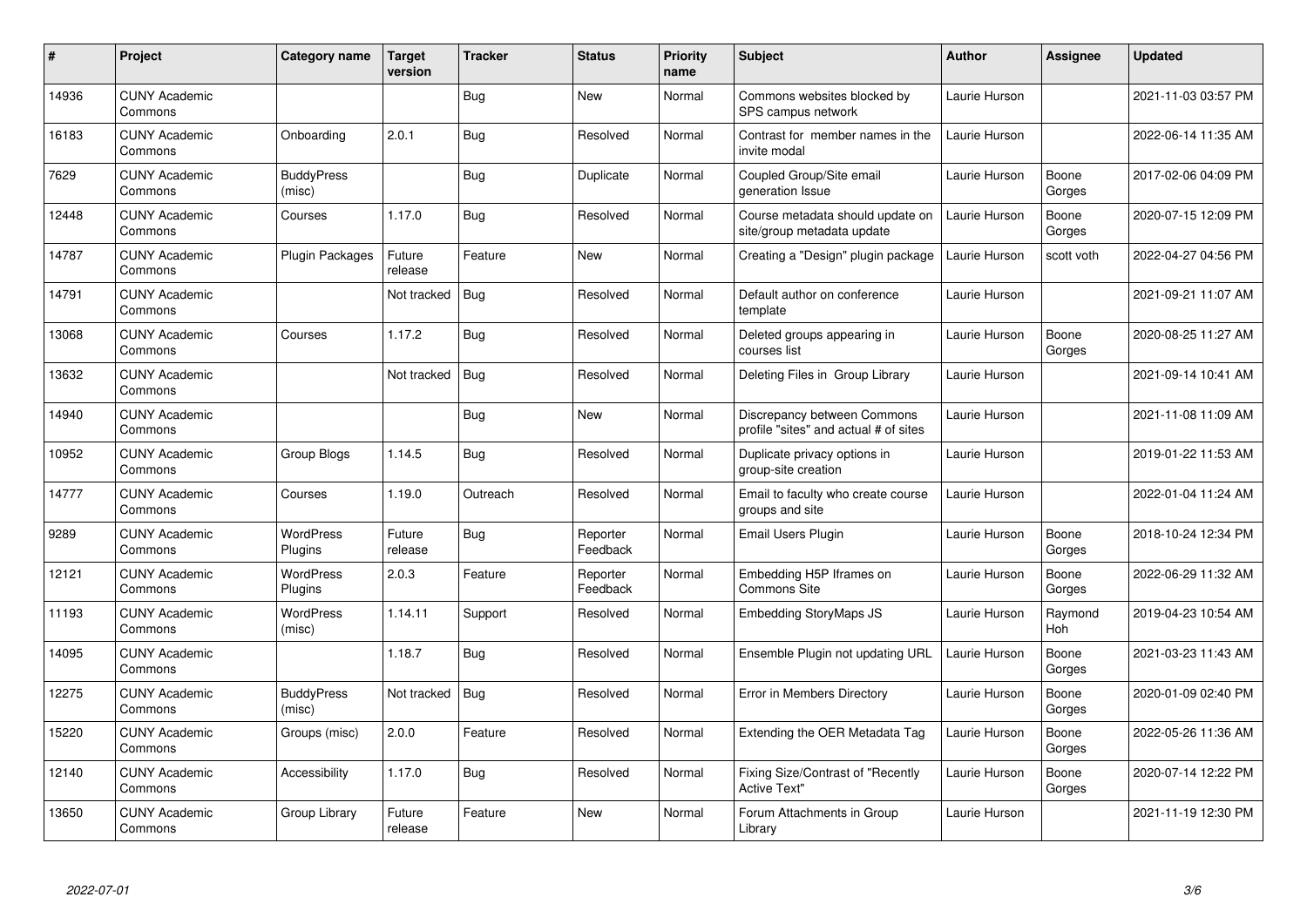| #     | Project                         | Category name               | <b>Target</b><br>version | <b>Tracker</b> | <b>Status</b>        | <b>Priority</b><br>name | <b>Subject</b>                                                            | <b>Author</b> | <b>Assignee</b> | <b>Updated</b>      |
|-------|---------------------------------|-----------------------------|--------------------------|----------------|----------------------|-------------------------|---------------------------------------------------------------------------|---------------|-----------------|---------------------|
| 14018 | <b>CUNY Academic</b><br>Commons | Group Forums                | 1.18.7                   | Feature        | Resolved             | Normal                  | Forum design improvements                                                 | Laurie Hurson | Boone<br>Gorges | 2021-03-23 11:43 AM |
| 13706 | <b>CUNY Academic</b><br>Commons |                             | 1.18.1                   | Feature        | Resolved             | Normal                  | Github embed                                                              | Laurie Hurson |                 | 2020-12-22 03:39 PM |
| 14726 | <b>CUNY Academic</b><br>Commons |                             | Not tracked              | <b>Bug</b>     | Resolved             | Normal                  | Group not letting me connect to<br>already existing site                  | Laurie Hurson | Jeremy Felt     | 2021-09-10 10:08 AM |
| 16055 | <b>CUNY Academic</b><br>Commons |                             | 1.19.9                   | Bug            | Resolved             | Normal                  | Header Image Will not Display                                             | Laurie Hurson |                 | 2022-05-10 10:44 AM |
| 10953 | <b>CUNY Academic</b><br>Commons |                             |                          | Documentation  | Resolved             | Normal                  | Help pages - Privacy                                                      | Laurie Hurson | scott voth      | 2019-01-14 05:32 PM |
| 11879 | <b>CUNY Academic</b><br>Commons |                             | Not tracked              | <b>Bug</b>     | <b>New</b>           | Normal                  | Hypothesis comments appearing on<br>multiple, different pdfs across blogs | Laurie Hurson | Laurie Hurson   | 2019-09-19 02:39 PM |
| 8944  | <b>CUNY Academic</b><br>Commons | Teaching                    | 1.12.3                   | Bug            | Resolved             | Normal                  | Hypothesis Plugin not working on<br>media library PDFs                    | Laurie Hurson |                 | 2017-12-28 03:00 PM |
| 9120  | <b>CUNY Academic</b><br>Commons |                             | 1.12.8                   | <b>Bug</b>     | Resolved             | Normal                  | Hypothesis Plugin not working on<br>media library PDFs - pt. 2            | Laurie Hurson | Boone<br>Gorges | 2018-01-29 11:09 AM |
| 11131 | <b>CUNY Academic</b><br>Commons |                             | Future<br>release        | Feature        | Reporter<br>Feedback | Normal                  | <b>Image Annotation Plugins</b>                                           | Laurie Hurson |                 | 2019-02-26 11:33 AM |
| 9119  | <b>CUNY Academic</b><br>Commons | WordPress<br>Themes         | 1.12.8                   | Feature        | Resolved             | Normal                  | Installing Invanhoe Theme                                                 | Laurie Hurson | Boone<br>Gorges | 2018-02-13 10:35 AM |
| 11937 | <b>CUNY Academic</b><br>Commons | Reckoning                   | 2.0.0                    | Feature        | Resolved             | Normal                  | Integration between WP Grade<br>Comments and Reckoning                    | Laurie Hurson | Boone<br>Gorges | 2022-05-26 11:36 AM |
| 11836 | <b>CUNY Academic</b><br>Commons | Onboarding                  | 1.15.9                   | <b>Bug</b>     | Resolved             | Normal                  | Invite and "Claim Key" Confusion                                          | Laurie Hurson |                 | 2019-09-10 02:34 PM |
| 14266 | <b>CUNY Academic</b><br>Commons |                             | Not tracked              | <b>Bug</b>     | Resolved             | Normal                  | Jquery Emails?                                                            | Laurie Hurson |                 | 2021-09-14 10:43 AM |
| 14767 | <b>CUNY Academic</b><br>Commons | <b>WordPress</b><br>Plugins | Not tracked              | Support        | Resolved             | Normal                  | Kadence Block Plugin Icons not<br>workina                                 | Laurie Hurson |                 | 2022-04-27 04:31 PM |
| 14249 | <b>CUNY Academic</b><br>Commons |                             | Not tracked              | Bug            | Resolved             | Normal                  | Loom Embed Issue                                                          | Laurie Hurson |                 | 2021-04-13 11:07 AM |
| 14208 | <b>CUNY Academic</b><br>Commons |                             |                          | Feature        | Resolved             | Normal                  | Loom Videos                                                               | Laurie Hurson |                 | 2021-03-23 02:25 PM |
| 10258 | <b>CUNY Academic</b><br>Commons | <b>WordPress</b><br>Plugins | 1.13.8                   | Feature        | Resolved             | Normal                  | Media Library uploads visible to all<br>users on site                     | Laurie Hurson |                 | 2018-08-29 04:53 PM |
| 15757 | <b>CUNY Academic</b><br>Commons |                             |                          | Bug            | <b>New</b>           | Normal                  | Members # do not match                                                    | Laurie Hurson |                 | 2022-03-30 04:52 PM |
| 13578 | <b>CUNY Academic</b><br>Commons |                             | 1.17.8                   | Support        | Resolved             | Normal                  | ODP File type upload                                                      | Laurie Hurson |                 | 2020-11-17 09:52 AM |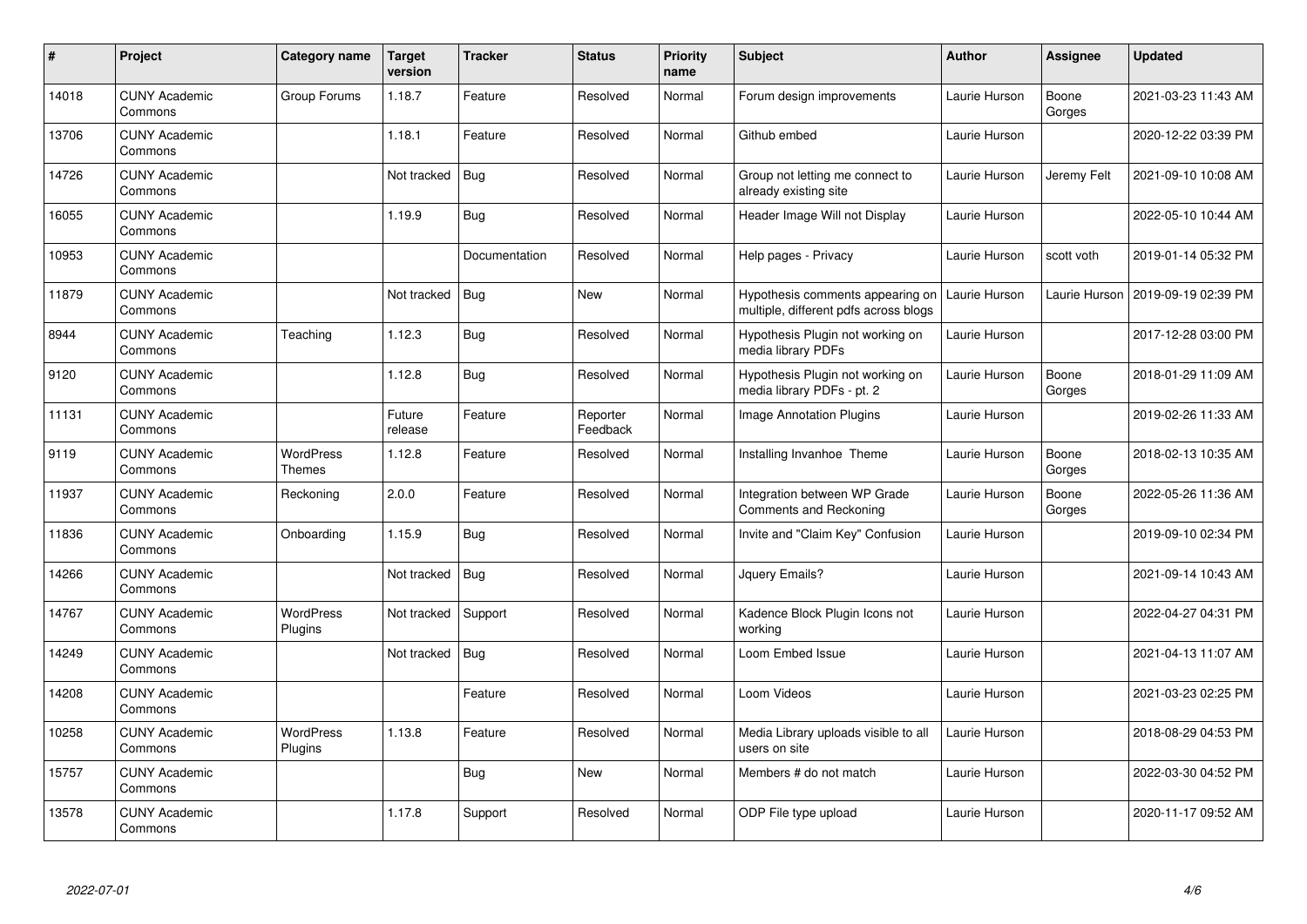| $\pmb{\sharp}$ | Project                         | Category name                | Target<br>version | <b>Tracker</b> | <b>Status</b>        | <b>Priority</b><br>name | <b>Subject</b>                                                            | <b>Author</b> | <b>Assignee</b> | <b>Updated</b>      |
|----------------|---------------------------------|------------------------------|-------------------|----------------|----------------------|-------------------------|---------------------------------------------------------------------------|---------------|-----------------|---------------------|
| 14475          | <b>CUNY Academic</b><br>Commons |                              | Not tracked       | Publicity      | <b>New</b>           | Normal                  | <b>OER Showcase Page</b>                                                  | Laurie Hurson | Laurie Hurson   | 2021-09-14 10:46 AM |
| 11482          | <b>CUNY Academic</b><br>Commons |                              | Not tracked       | <b>Bug</b>     | Resolved             | Normal                  | Page Authors on Sites create with<br>template                             | Laurie Hurson |                 | 2020-01-27 03:11 PM |
| 11208          | <b>CUNY Academic</b><br>Commons |                              | Not tracked       | Support        | Resolved             | Normal                  | Password Protected Page Not<br>Working when page set to<br>page_for_posts | Laurie Hurson | scott voth      | 2019-03-27 03:08 PM |
| 7653           | <b>CUNY Academic</b><br>Commons | Reckoning                    | 1.10.10           | Feature        | Resolved             | Normal                  | Reckoning Plugin Edit or<br>Workaround                                    | Laurie Hurson | Boone<br>Gorges | 2019-10-04 02:31 PM |
| 12519          | <b>CUNY Academic</b><br>Commons | User Experience              | 1.16.8            | <b>Bug</b>     | Resolved             | Normal                  | Registration and Home Page links<br>on Mobile                             | Laurie Hurson | Raymond<br>Hoh  | 2020-03-17 05:03 PM |
| 16199          | <b>CUNY Academic</b><br>Commons | <b>Directories</b>           | 2.0.3             | <b>Bug</b>     | New                  | Normal                  | Removed "Semester" Filter from<br><b>Courses Directory</b>                | Laurie Hurson | Boone<br>Gorges | 2022-06-29 11:32 AM |
| 15482          | <b>CUNY Academic</b><br>Commons | <b>WordPress</b><br>Plugins  | 1.19.5            | Feature        | Resolved             | Normal                  | Request for Plugin 'Serious Simple<br>Podcasting'                         | Laurie Hurson | Boone<br>Gorges | 2022-03-08 12:26 PM |
| 14451          | <b>CUNY Academic</b><br>Commons | <b>Blogs</b><br>(BuddyPress) | 1.18.10           | Bug            | Resolved             | Normal                  | Search filtering not working<br>correctly                                 | Laurie Hurson | Boone<br>Gorges | 2021-05-12 03:24 PM |
| 11803          | <b>CUNY Academic</b><br>Commons | <b>WordPress</b><br>Plugins  | 1.15.9            | Bug            | Resolved             | Normal                  | Settings > Writing Editor Switch<br>Error                                 | Laurie Hurson | Raymond<br>Hoh  | 2019-08-28 02:48 PM |
| 12484          | <b>CUNY Academic</b><br>Commons |                              | Not tracked       | Support        | Reporter<br>Feedback | Normal                  | Sign up Code for COIL Course<br>starting in March                         | Laurie Hurson | Matt Gold       | 2020-03-02 02:26 PM |
| 12328          | <b>CUNY Academic</b><br>Commons |                              | Not tracked       | Support        | <b>New</b>           | Normal                  | Sign up Code for Non-CUNY<br>Faculty                                      | Laurie Hurson |                 | 2020-01-28 10:25 AM |
| 12438          | <b>CUNY Academic</b><br>Commons | Courses                      | Not tracked       | Bug            | New                  | Normal                  | Site appearing twice                                                      | Laurie Hurson | Boone<br>Gorges | 2020-02-18 01:34 PM |
| 8746           | <b>CUNY Academic</b><br>Commons | Blogs<br>(BuddyPress)        | 1.11.14           | <b>Bug</b>     | Resolved             | Normal                  | Site Creation - additional Privacy<br>Settings                            | Laurie Hurson |                 | 2017-10-02 11:00 AM |
| 15947          | <b>CUNY Academic</b><br>Commons |                              | 1.19.8            | Bug            | Resolved             | Normal                  | Slides and Site Running slow<br>issues                                    | Laurie Hurson |                 | 2022-04-26 10:45 AM |
| 14380          | <b>CUNY Academic</b><br>Commons |                              | 1.18.10           | Feature        | Resolved             | Normal                  | SPLOT Site for User stories                                               | Laurie Hurson |                 | 2021-05-11 11:37 AM |
| 13857          | <b>CUNY Academic</b><br>Commons |                              |                   | Publicity      | Resolved             | Normal                  | Student Numbers for Annual Report                                         | Laurie Hurson |                 | 2021-01-24 01:04 PM |
| 12023          | <b>CUNY Academic</b><br>Commons |                              | Not tracked       | Feature        | Rejected             | Normal                  | Surfacing Site Storage Capacity &<br>Use                                  | Laurie Hurson |                 | 2019-10-29 02:15 PM |
| 12447          | <b>CUNY Academic</b><br>Commons | Courses                      | 1.18.0            | Feature        | Resolved             | Normal                  | Tallying Forum Participation                                              | Laurie Hurson | Raymond<br>Hoh  | 2020-12-08 11:32 AM |
| 11023          | <b>CUNY Academic</b><br>Commons | <b>Blogs</b><br>(BuddyPress) | 1.14.6            | <b>Bug</b>     | Resolved             | Normal                  | <b>Teaching Template Sites: Posts</b><br>return 404 Error                 | Laurie Hurson |                 | 2019-01-28 01:18 PM |